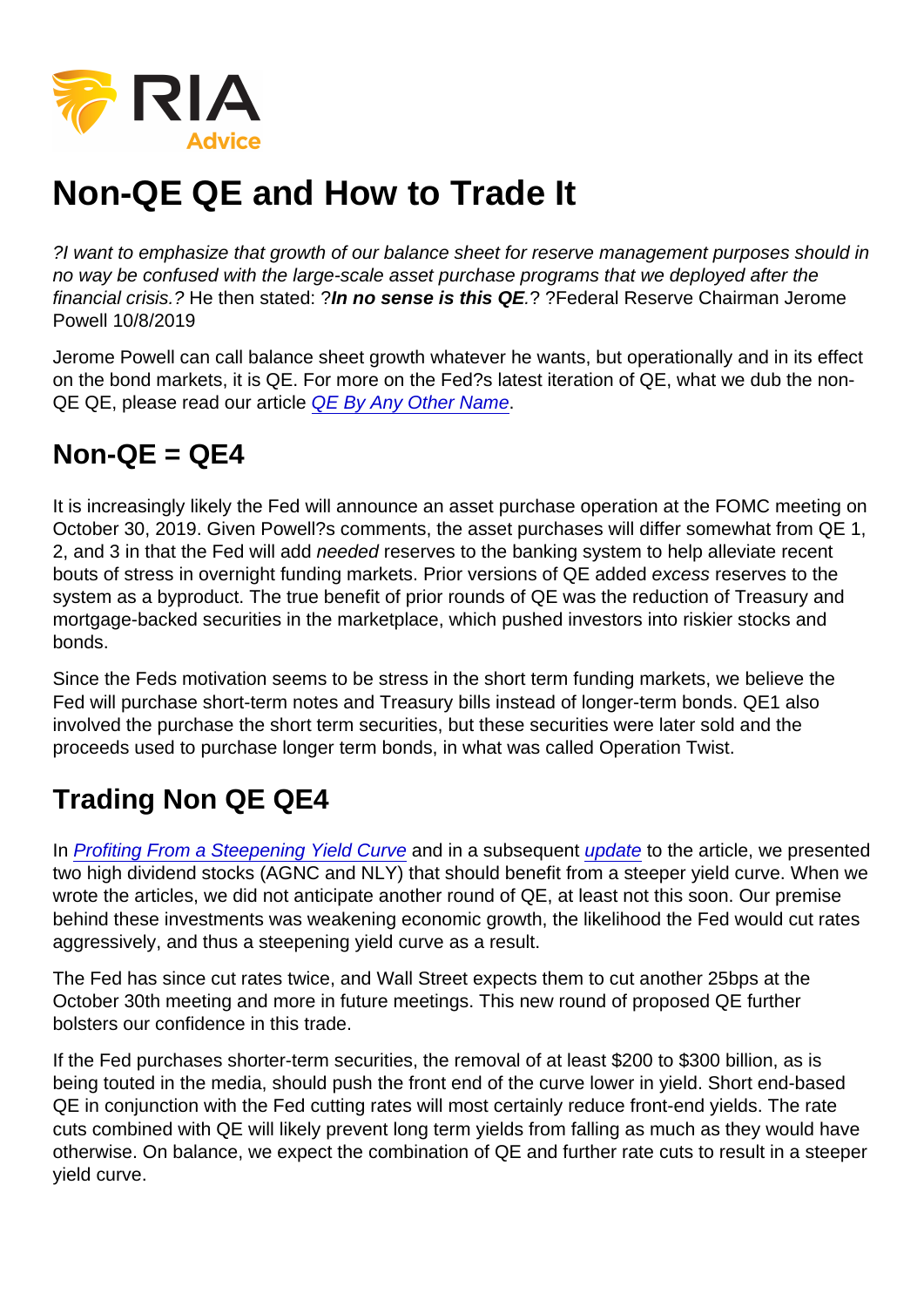The following graph shows how the 10yr/2yr Treasury yield curve steepened sharply after all three rounds of QE were initiated. In prior QE episodes, the yield curve steepened by 112 basis points on average to its peak steepness in each episode.



Data Courtesy: Federal Reserve

## **New Trade Idea**

In addition to our current holdings (AGNC/NLY), we have a new recommendation involving a long/short bond ETF strategy. The correlation of performance and shape of the yield curve of this trade will likely be similar to the AGNC/NLY trade, but it should exhibit less volatility.

Equity long/short trades typically involve equal dollar purchases and sales of the respective securities, although sometimes they are also weighted by beta or volatility. Yield curve trades are similar in that they should be dollar-weighted, but they *must* also be weighted for the bond?s respective durations to account for volatility. This is because the price change of a two-year note is different than that of a 5 or 10-year note for the same change in yield, a concept called duration. Failing to properly duration weight a yield curve trade will not provide the expected gains and losses for given changes in the shape of the yield curve.

Before presenting the trade, it is important to note that the purest way to trade the yield curve is with Treasury bonds or Treasury bond futures. Once derivative instruments, like the ETFs we discuss, are introduced, other factors such as fees, dividends, and ETF rebalancing will affect performance.

The duration for SHY and IEF is 2.17 and 7.63, respectively. The ratio of the price of SHY to IEF is .74. The trade ratio of SHY shares to IEF shares is accordingly 4.75 as follows:  $[(1/74)^*(7.63/2.17)]$ . As such one who wishes to follow our guidance should buy 5 shares for every